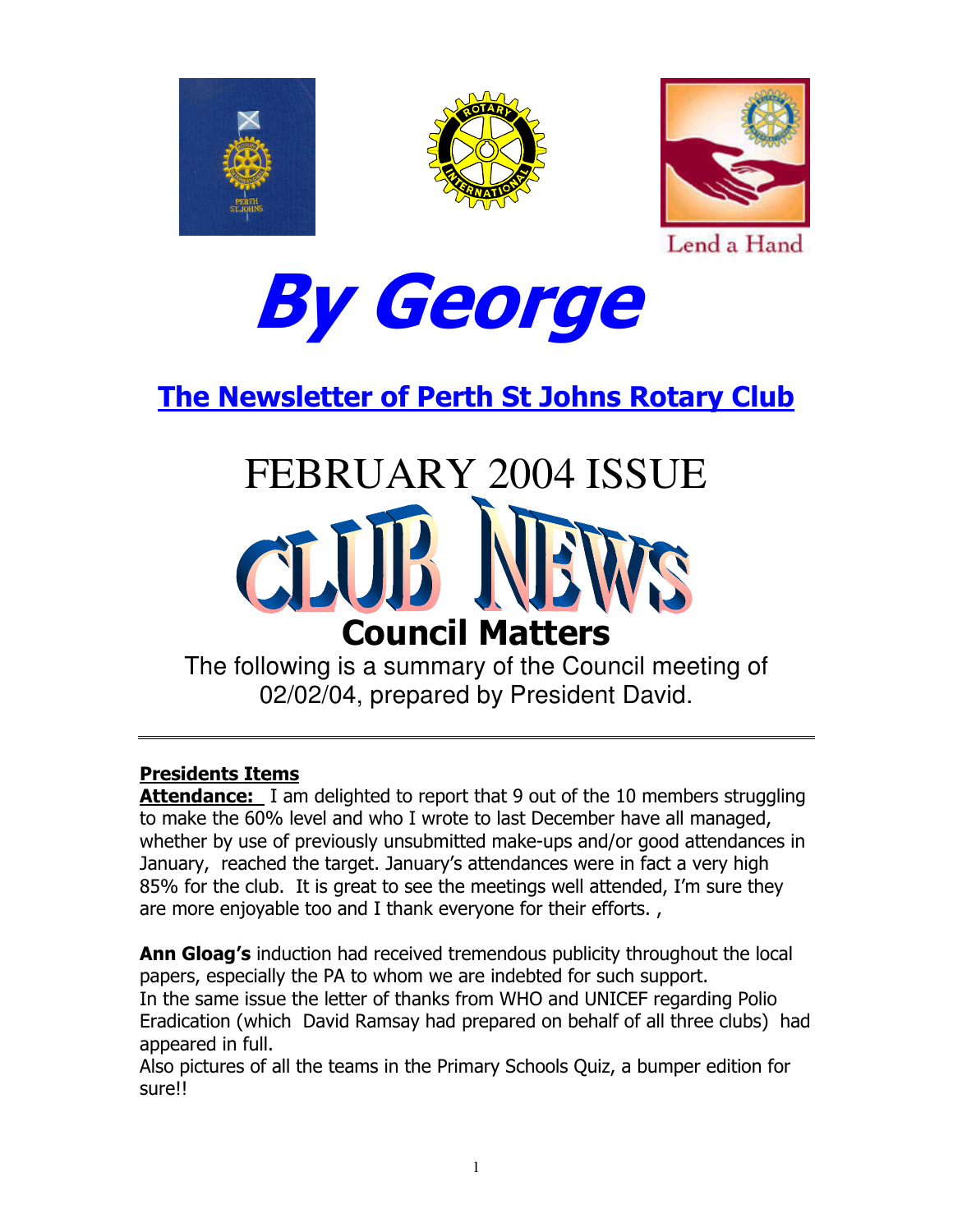**Awareness Week;** rota is complete with a great deal of support from the other two clubs as well as a big response from St Johns. Full rota will appear on board  $S<sub>0</sub>$  on.

**Centennial project** update letter which George Pollock chased on our behalf is on the noticeboard. All seems to be on track.

John Galbraith and Hamish McLaren are both progressing well after recent operations.

#### **Secretary**

**The District Assembly date** has been changed to the 16<sup>th</sup> May 2004 and the venue from Aberdeen to Dunfermline. This late date change presents great difficulties for Maureen as she will be away at that time. President and Maureen have recorded our unhappiness but it seems RI have left incoming DG John Minhinick no room for alteration. We will try to get a good representation as last year. Club has been planning round the original date of 2/5/04 that then became 9/5/04 and now changed again!!

#### **Treasurer**

**Weekly (bottle) draw has** so far raised  $E747$  of the target of  $E1000$  for the year. Members will remember that this was committed to the Centennial Clock Project for the next 3 years. We are well on schedule to raise the £3000 needed.

#### **COMMUNITY**

The **Old Folks Ceilidh** is all arranged thanks and board is circulating for assistance on the 23/2/04. Please add your names if available, it is always a super night for the quests.

Car drivers please also remember to TAKE THE OLD FOLKS HOME AGAIN around 9.00 PM. Gordon McFatridge will produce an instruction list for transport.

#### **VOCATIONAL**

Museum visit on 2<sup>nd</sup> Feb was a great success. See separate write up by **George Beaton** in this newsletter. Many thanks to Sue Payne for conducting the tour.

**Primary Schools Quiz** again so well organised by Rob Burke was another great success and the compliments are still being received from the teachers and parents. E 355 spent with a little more needed for the Zone final. This will be as per budget of £400.

Young Choreographer 28/3/04 Alan Mathieson has got everything arranged and has come in under budget due to generous help with the lighting arrangements. Members and friends are encouraged to support the performers on the night.

#### <u>INTERNATIONAL</u>

£250 to Iran earthquake disaster is away.

Donation made also to **Save a Mum** project with District.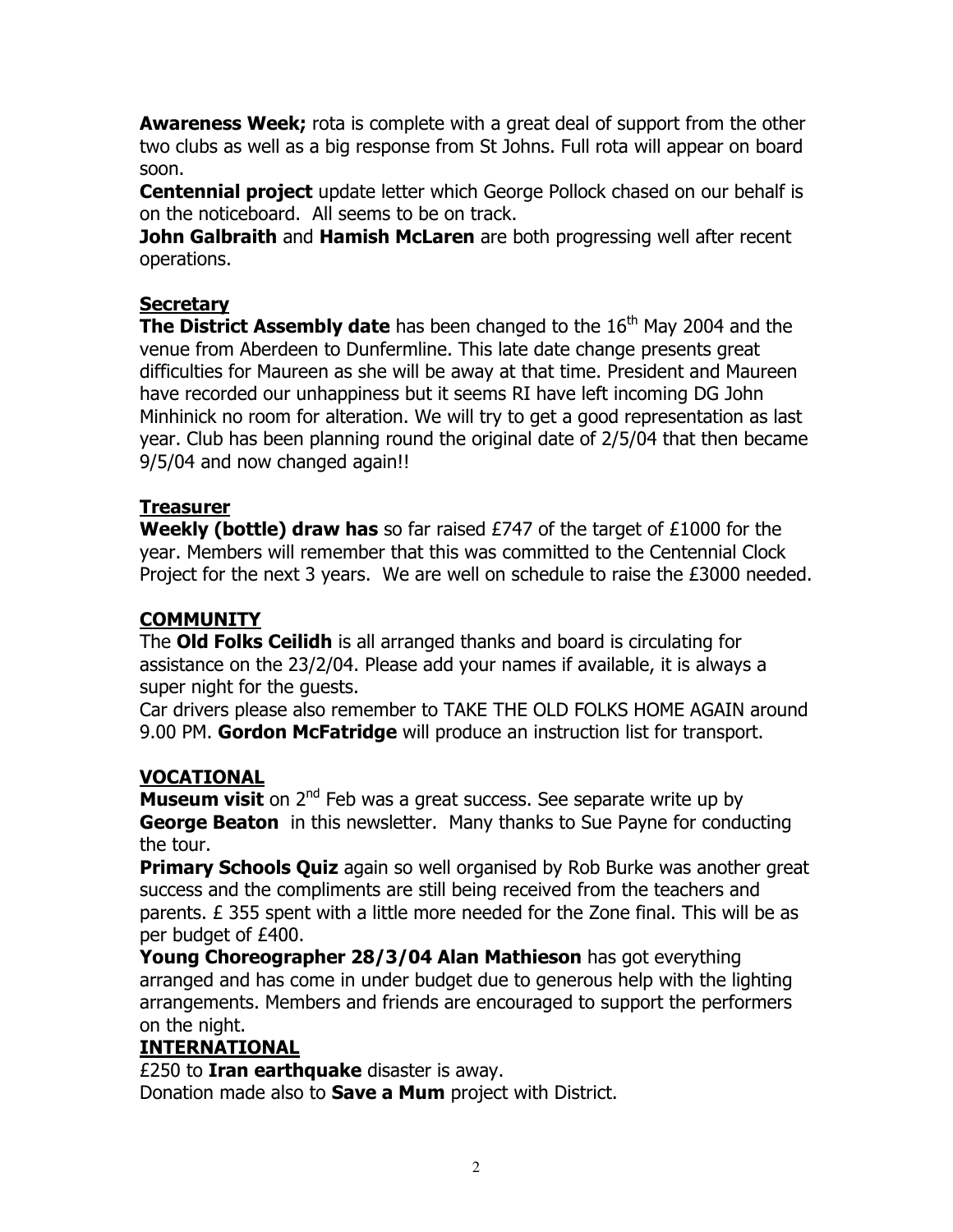Alex Hay has got our **Plan International** support for a youngster in Kenya up and running and will report on progress soon.

**International Meeting** scheduled for 19/5/04 (evening) is at advanced planning stage.

#### **FOUNDATION**

First bottle filled with coppers has raised c£80; the second bottle is already 1/3rd full and will continue to Easter.

#### **WAYS and MEANS**

20/2/04 Sportsman's Dinner all in hand. 200 seats booked, we need around 14 member's help on the night **Elaine Cant** has board circulating. Excellent auction prizes have been generously donated by local contacts and we hope for another enjoyable and successful evening.

#### **MERCY SHIPS**

Neil will follow up the request for assistance in restocking the Anastasis when she docks in Dundee next September. We might be able to identify sources for essential supplies.

#### **CLUB SERVICE**

**A&H** Excellent attendance's for January of 85%.

**Programme is all in hand for Feb and March** 

**Entertainment the hosting list has been around a few times and John Fox will** finalise the groupings soon.

Otherwise a successful programme has been completed. Council asked Stuart to look at some event perhaps a bowling evening to round off the year. Many thanks to **Stuart** for the great success of the events so far.

**Publicity awareness** week site the Library to be confirmed by **Norrie and** President David has liaised with other 2 clubs to complete rota and arrange for all to have appropriate displays and info available.

**Membership two** new prospective members will have info meeting soon. Hope they will be enthused to join after this.

Reminder to all organisers to contact **Sandy Scrimgeour** Club Protection Officer and check re risk assessments for all projects to ensure we comply with our safety policy. Simple planning changes mean that no disclosures will be needed in nearly all cases.

**AOCB** Maureen and George are planning a celebration of the centenary of Rotary, the 65<sup>th</sup> anniversary of the fall of the 51<sup>st</sup> Highland Division at St. Valery and 60<sup>th</sup> anniversary of VE day with a mass reel on the North Inch in summer 2005. Black Watch is already in full support, a new reel is being commissioned, and you're all needed to dance, come rain or shine. More to follow.

===================================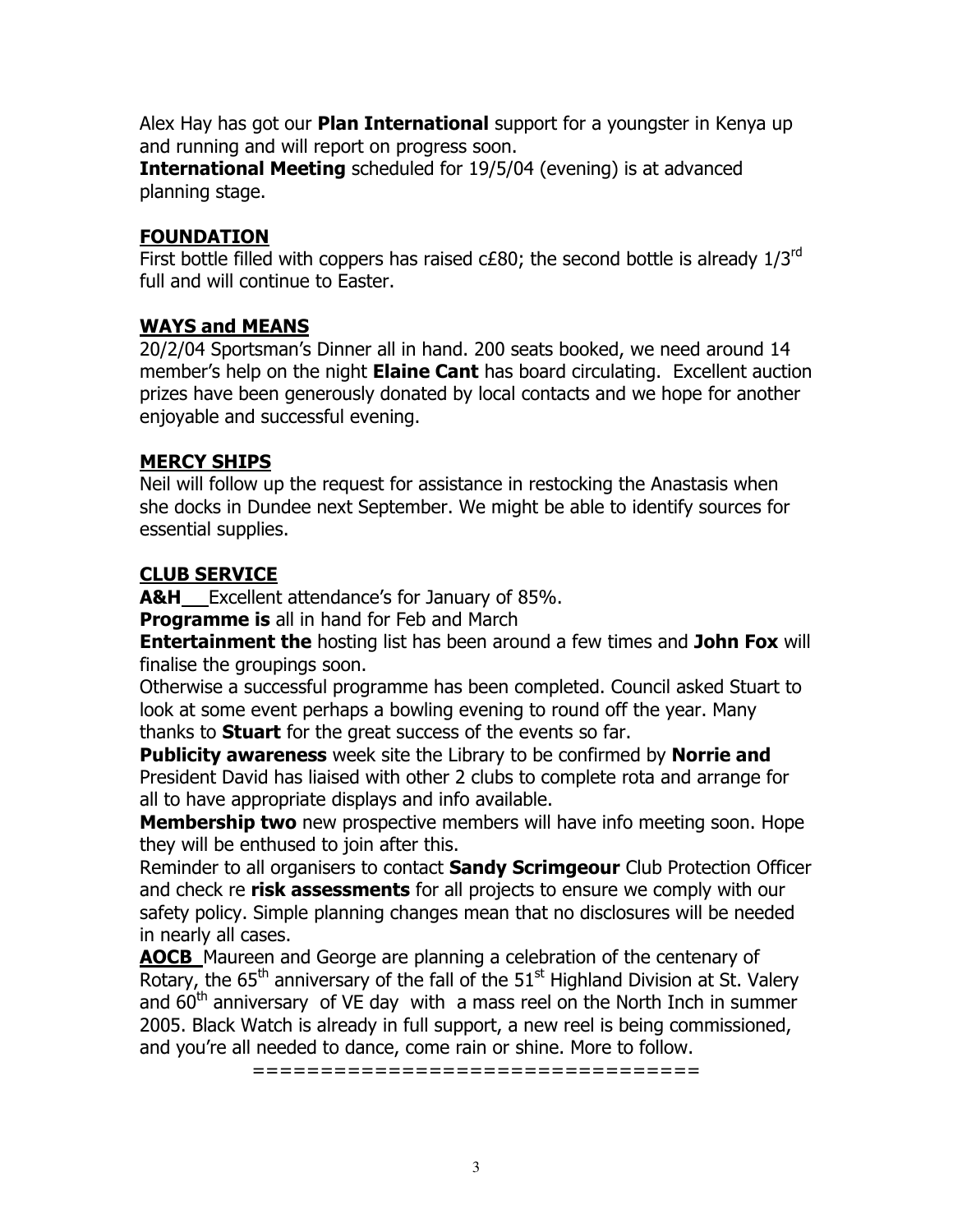# **PLAN KENYA: Sponsorship Jorim Osiki Amolo**

You will recall that Alex Kanyi and his family have moved to a new settlement and have shown considerable improvement in their living standards. Our new sponsored child is Jorim Osiki and this is copy of a letter from his Community Volunteer Worker. A photo of Jorim and his drawing are on the notice board. Alex Hay

Dear Mr Hay,

Greetings in the name of our Lord Jesus Christ.

I am Charles Nyawanda, a community volunteer worker in your sponsored child's community. I am writing on his behalf and of his family because the child is too young to write on his own while the family members are also unable.

Jorim Osiki and the family members were very happy when they learnt that you have taken Jorim as your sponsored child. They expressed their joy and thankfullness for what has happened. Jorim is learning at Chianda Primary School in standard two. He is doing well in class. He likes playing with his friends both at school and at home.

Their home is 50 kilometres from Kisumu. The weather this side is dry and hot. We expect some short rains to come in September.

May God bless you.

**Charles Nyawanda.** 

## **Door Duty**

February 25

## **David Cuthbert and Fergus Harris**

### March 3 **Albert Donaldson and Alex Hav**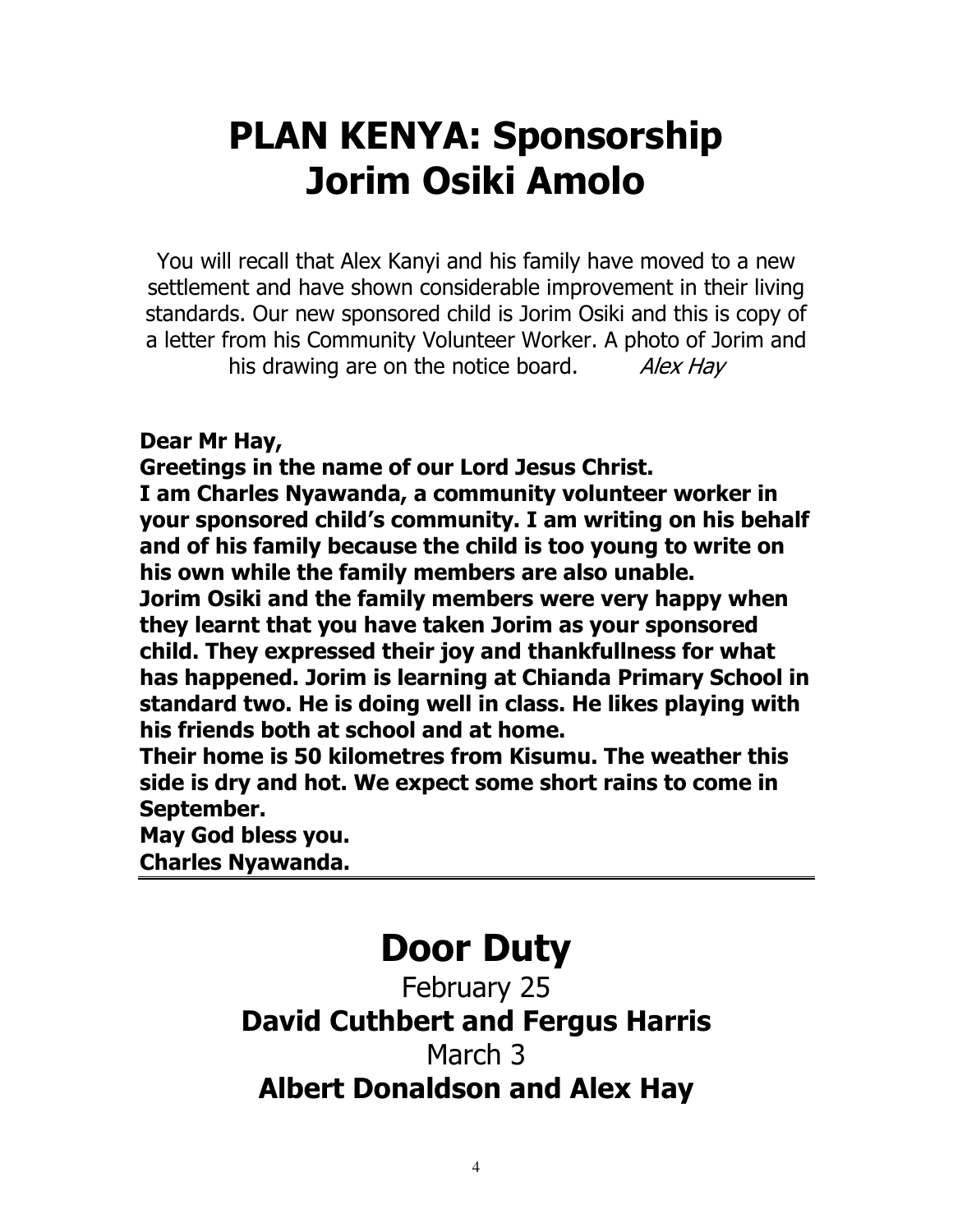March 10 **TBA and Tom Howie** March 17 **Louis Flood and John Lewington** March 24 **John Fox and Bert McDonald** March 31 **Enrico Frattaroli and John MacIntyre** 

## **Vote of Thanks**

February 25 Gordon McFatridge March 3 Hamish Mclaren March 17 Ian McLellan March 24 Norman McPherson March 31 **Ian Mutch** 

## **Bottle Duty**

February 25 Euna Scott March 3 Robert Scott March 10 Sandy Scrimgeour March 17 Sandy Taylor March 31 Neil Townend

================================

## It Aint Half Hot Mum!

My elder brother recently decided I should have custody of father's 1913 –1920 diaries, so for the first time I am able to go through them thoroughly. Here are a few extracts. Brian Kitching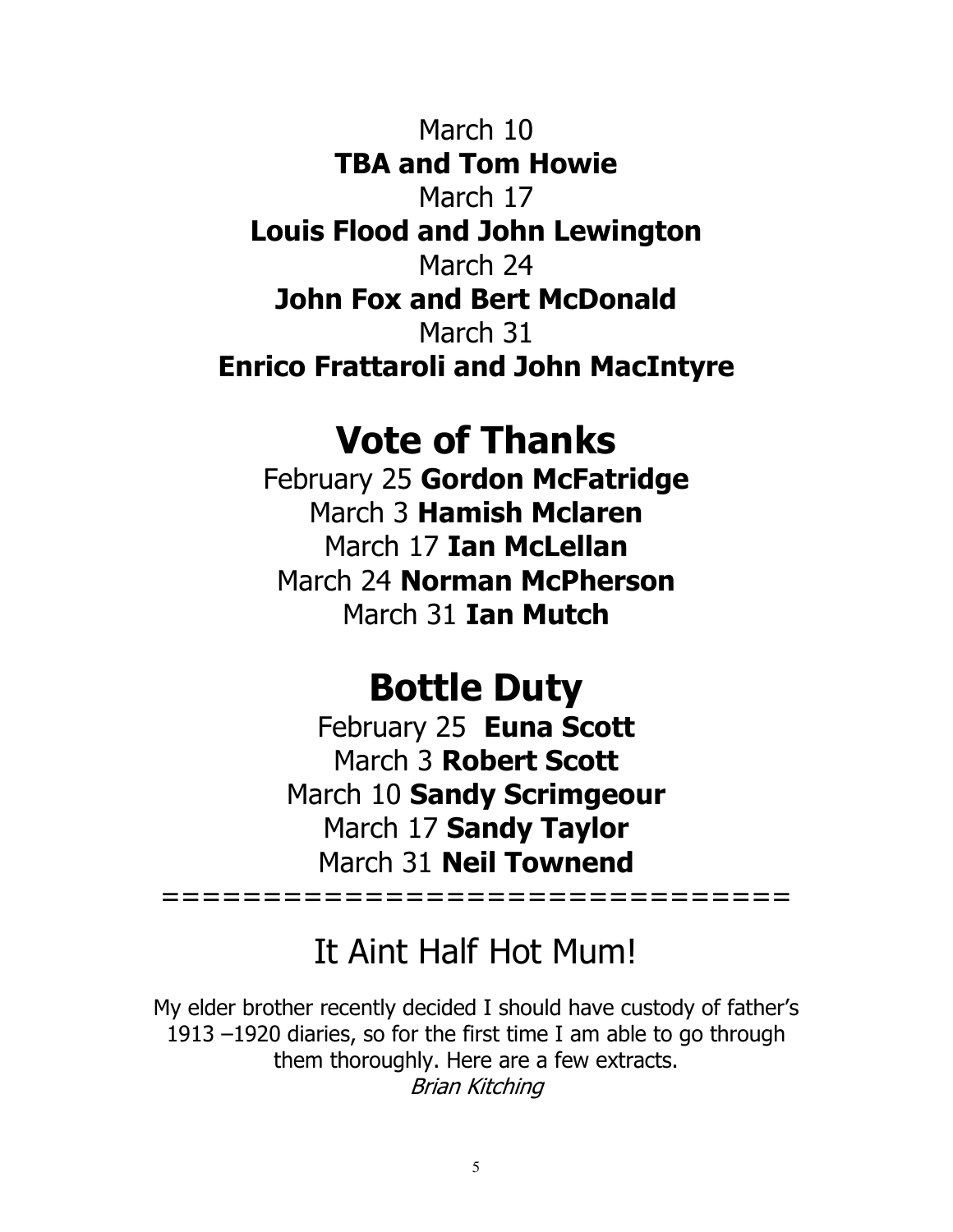1913 (He arrived in Malaya for the first time, as a land surveyor for the Colonial Office on 27 June.)

**6 August.** Asquith, replying to a Parliamentary deputation, promises construction of a Channel Tunnel will receive respectful consideration.

**22 August.** A Malay sending a petition to Goodyear ( head of the survey department at Seremban) ends 'and if you do this I shall ever pray for you, in the name of Jesus Christ, whom your Highness greatly resembles'.

#### 1914

**14 Jan.** The place where I am working is not far from the Labu forest reserve, where Sakais dwell, & I daily hear the haunting note made by bamboos in the wind  $-$  they cut holes in the bamboo,  $\&$  tie them to the tops of trees, the wind blowing through makes a weird concert of notes, sweet & clear & far-carrying. 28 Jan. Planter called Boomgardt has been taken by a crocodile......he was in a sampan on the river, going towards Lumat, when they were attacked by a swarm of hornets (or wasps) whose nest had been disturbed by a hawk. There were several Malays & a Japanese woman in the sampan, & all were severely stung: Boomgardt shouted that he could not stand it any longer, & jumped into the river : his head came up & he was just making his first stroke to swim, when he shouted 'help, something has got me by the leg': then he threw up his arms, gave one shriek, & disappeared. The water was immediately tinged with blood, but Boomgardt was never seen again.

14 Feb. Formal opening of Panama Canal is fixed for 1.1.1915.

4 March. Had a look round the village of Sepang Road. Rather surprising to find in a small place like this 2 Japanese brothels, with 4 inmates in each!

**9 March.** There is a strong movement in favour of numbering rugby players. 12 March. British Aviation Record, Lieut. Briggs at Eastchurch created an altitude record, rising to 15000 feet: He was severely frost bitten.

**2 April.** The result of the golf match to test the comparative merits of the new rubber-cored golf ball y the old gutta percha. Vardon & Duncan, playing with the rubber core, beat Braid & Taylor, playing with the gutty, 5 up. Braid & Taylor, playing with the rubber core, beat Vardon & Duncan, playing with the gutty, 4 up. Which conclusively proves the advantage of the rubber core.

11 May. The Sultan of Pahang died on Saturday. One of his quaint customs was to use a large galvanised iron bath as a State Chair.....He never used any other means of conveyance in the days before there were any roads in Pahang. It was filled with cushions on which he reclined in comfort, slung on poles & carried by coolies.

13 May. Bought a rather unreliable motor bike. The machine has pedals with which one can assist the engine if it is petering out.

**15 May.** Thirsty in the jungle & stream water being unsafe in this area: says Nasihat, one of my coolies, 'I can get you a drink, Tuan'. He goes to a long, almost creeper like stem which reaches the ground from the branch of a tall jungle tree, & with his parang severs it in 2 places, leaving in his hand a length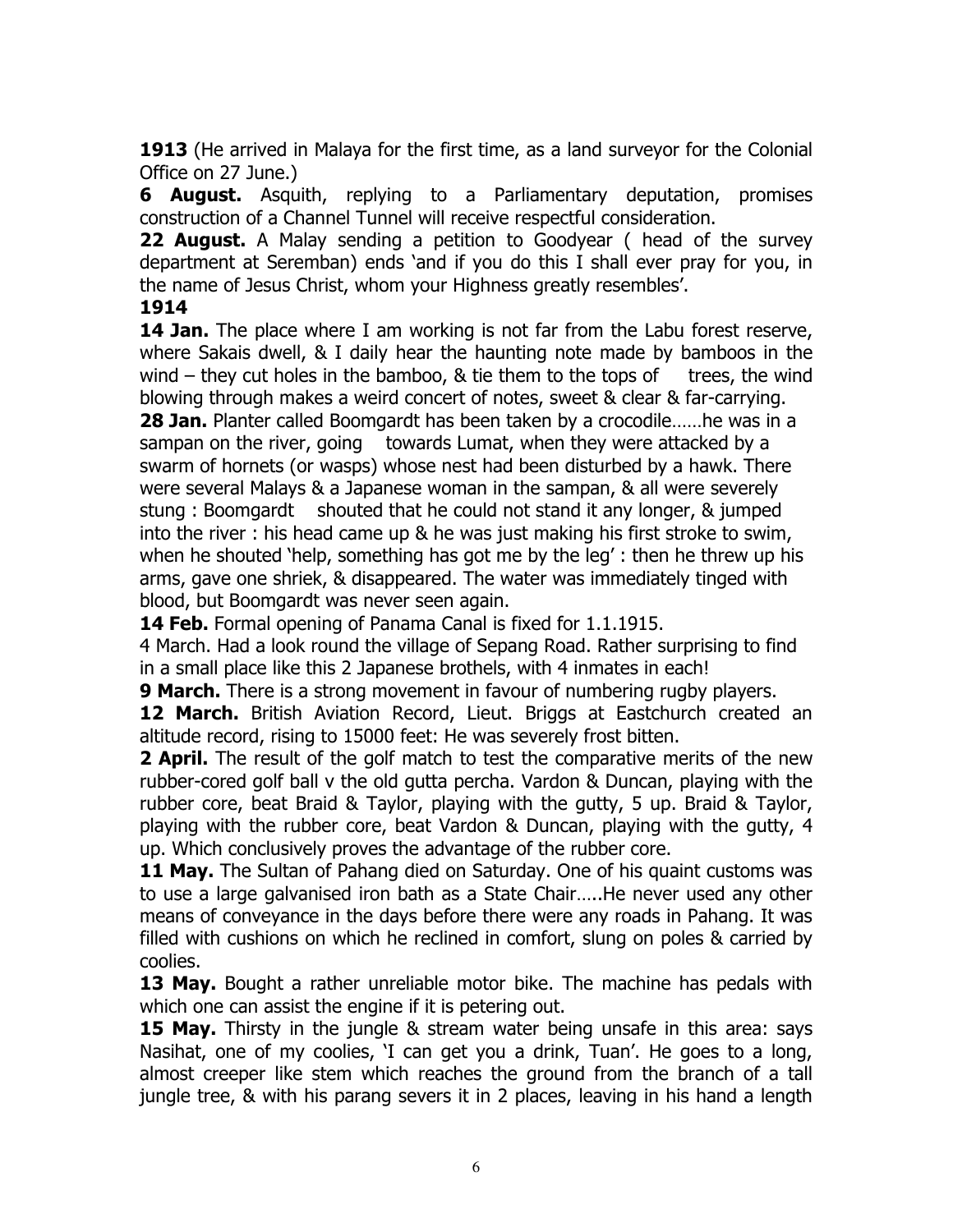about 3 feet long & 2 inches in diameter, which he gives to me: I hold my open mouth under the lower end & a steady trickle of water comes out  $-$  a most refreshing drink.

23 May. Half way up the Lenggeng pass, the bike was chugging along, making heavy weather of it but just holding its own, when I suddenly saw we were practically on top of a large snake stretched right across the road! I dare not stop, could never have started the bike again up that slope – so my only alternative was to run over it & hope for the best, which I did: luckily the old bike carried on, & I never looked back to see what the snake did!

**5 August.** On my return (from fieldwork) I find that war has broken out between Britain & Germany.

21 Oct. At last something interesting at Temiang! One of my coolies ran towards   L3\$ M
   30 yards away, stalked majestically a large, full grown tiger, a magnificent sight, but he put an end to work for the day. Seeing a tiger at large like that gives you a sinking feeling, especially when you have no weapon of defence.

IIIIIIIIIIIIIIIIIIIIIIIIIIIIIIIIIIIIIIIIIIIIIIIII

Alternative captions to "life in the Old Hog Yet"

"Hope he never needs the spare"!!! (wheel) *David Ramsay*

"Who is he trying to impress? "He's got all the gear and it looks swish but actually it's only a scooter!" *Brian Kitching.*

*After careful cogitation and deliberation the prize of one week in South Africa living with Roger goes to Brian Kitching.*

*The runner up prize of two weeks in South Africa with Roger goes to David Ramsay.*

*The editor's decision is final and no negotiations or bribes will be considered. (Unless it's free dog food, David)*

**HHHHHHHHHHHHHHHHHHHHHH** 

#### **Some more stunning feats of articulation from TV presenters:**

Alan Minter- "Sure, there have been deaths in boxing, but none of them serious."

New Zealand Rugby Commentator- Andrew Mehrtens loves it when Daryl Gibson comes inside of him."